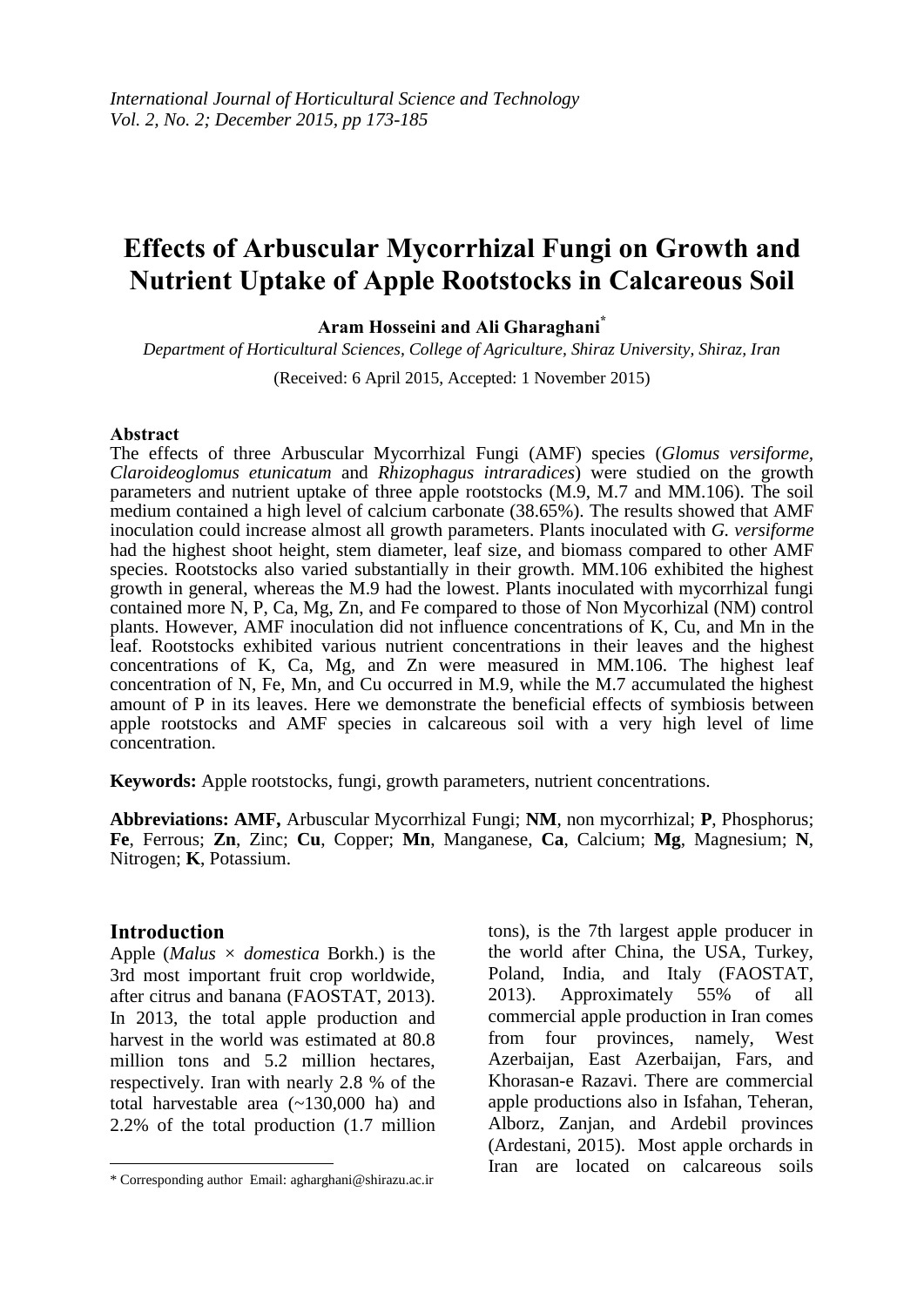characterized by high pH associated with high carbonate. Under such conditions, plant growth is limited by several factors including low concentrations of several micronutrient elements such as Fe, Mn, Zn (Malakouti, 2006). As a consequence, large input of acidic fertilizers and high value nutrient chelates are required, making apple production costs in Iran higher than countries with normal soils.

The arbuscular mycorrhizal (AM) symbiosis is an association between the roots of higher plants and soil fungi that promotes plant development, especially under suboptimal growth conditions (Koltai *et al.,* 2010). In this symbiosis, the fungal partner provides some vital nutrients such as phosphorus (Harrison & van Buuren, 1995), nitrogen (Hodge *et al*., 2001), and other nutrients (Liu *et al.,* 2000) to the host plant. Through photosynthesis, the plant partner supplies portions of the fixated carbon to the fungus in exchange (Graham, 2000). AMF can improve biomass production (Smith *et al*.*,* 2009) and pathogen resistance (Vigo *et al.,* 2000) of the host plant. In addition, AMF mitigate various kinds of plant stresses such as drought, salinity and cold (Aroca *et al.,* 2007; Hoda *et al.,* 2011), and heavy metal toxicity (Hildebrandt *et al.,* 1999) and can protect plants against root-eating herbivores (Gange, 2001).

The effects of AMF on the growth, development and productivity of many horticultural crop plants have been studied. Interestingly, fruit crops have received more attention than vegetables or ornamentals (Kolati *et al.,* 2010). Several reports have shown that the arbuscular mycorrhizal association is very efficient in promoting growth in apple plants. Inoculation of apple cuttings with *Glomus macrocarpum* had beneficial effects on their growth and nutrient uptake in a soil fertilized with various P levels (Gnekow and Marschner, 1989). Morin *et al.* (1994) studied the efficiency of inoculation via three species of vesicular-arbuscular mycorrhizal fungi on four cultivars of apple rootstocks (M.26,

Ottawa 3, P.16, and P.22) in soil containing high levels of extractable phosphorus. They found that mycorrhizal plants were taller, produced more biomass, and had a higher P concentration in the leaf, compared to the control plants. Geddeda *et al.* (1984) showed that inoculation with AMF isolates can result in increased plant height and biomass in the apple plant compared with non-inoculated plants. They also reported a negative correlation between soil P levels and root colonization rates, reflecting the consequences of adding fertilizers to the soil. Miller *et al.* (1985) also reported that plants growing in soils which do not receive the P fertilizer treatment are the only plants that are responsive to the mycorrhizal association. Enhanced growth and P uptake has been reported in micropropagated apple rootstocks inoculated with *Glomus mosseae* at the transplant stage (Schubert and Lubraco, 2000). Inoculation of apple rootstock with selected fungal isolates during the acclimatization stage represents a useful strategy for producing micropropagated apples that can withstand acidic soil conditions (Cavallazzi *et al.,* 2007). Sharma *et al.* (2012) reported significant improvement in the vegetative growth parameters of the apple saplings by using single and/or dual application of soil inoculation of AM fungi and Azotobacter strains at nursery stage under reduced inorganic fertilization.

Dwarfing rootstocks are widely used in the apple industry throughout the world to reduce the strong vigor of scions, allowing them to be grown as dwarf, closely planted trees that are easy and inexpensive to manage. A very large range of clonal rootstocks is now available for use by nurserymen and fruit growers. Rootstocks providing vigor control similar to that of M.27 are often referred to as super dwarfing and those similar to M.9 as dwarfing. Similarly, rootstocks with vigor similar to M.26 are classified as semi-dwarfing and those similar to MM.106 as semi-vigorous. The vigorous rootstocks are those similar to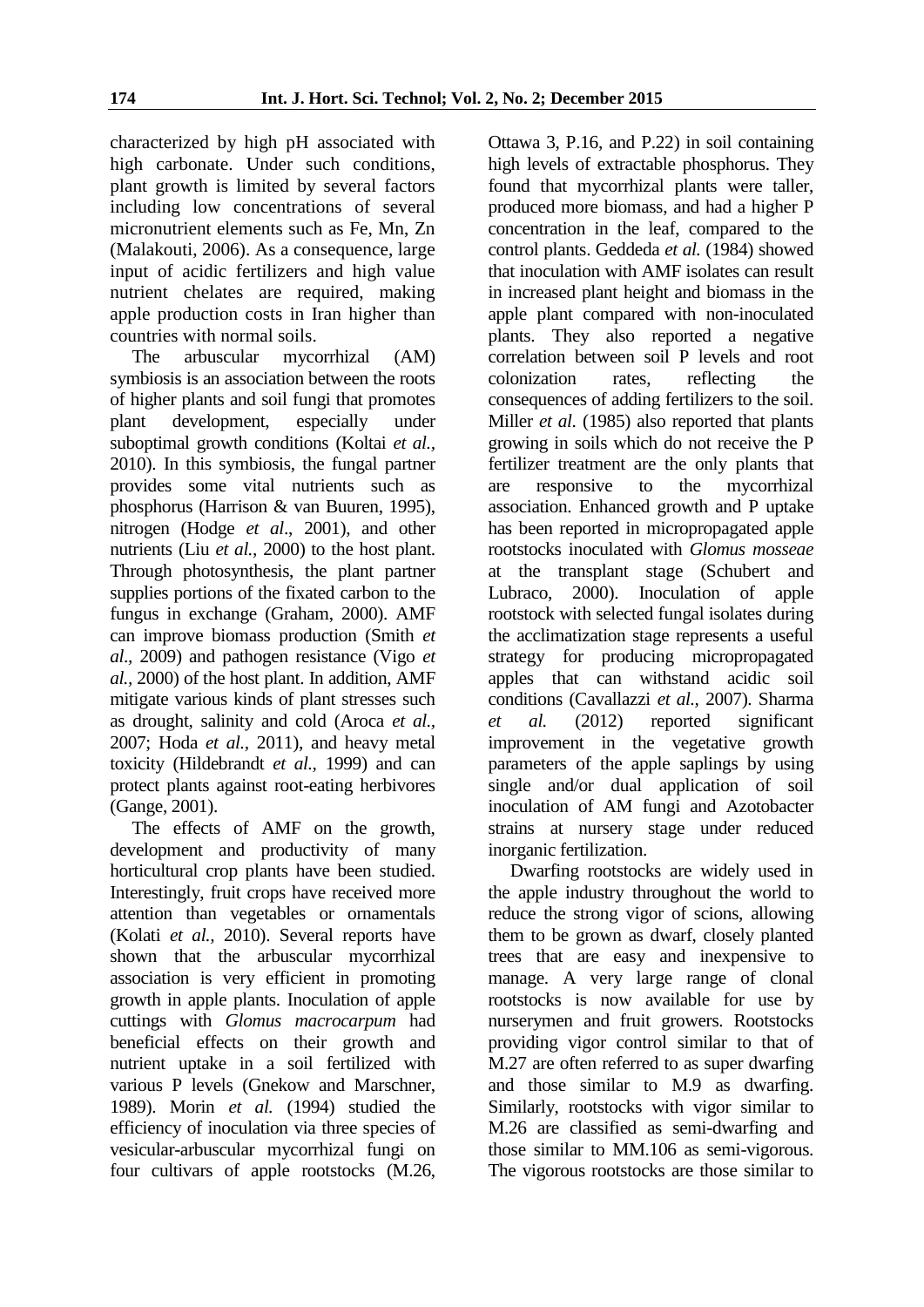M.25 or to seedlings (Webster and Wertheim, 2003). The majority of Iran's apple production is practiced in traditional and low density orchards by using seedling rootstocks. However, a slow shift from low density orchards to semi-intensive and intensive orchards is occurring in recent years, whereby semi-vigorous and dwarfing rootstocks are used respectively. The MM.106, M.9, M.26, and MM.111 are among the frequently used rootstocks for establishing new orchards. It is well known that rootstocks can influence mineral concentrations in the leaves of scion cultivars (Fallahi *et al.,* 1994; Kucukyumuk *et al.,* 2011). Therefore, the appropriate choice of rootstock can, in certain circumstances such as adverse soil conditions, make a difference by optimizing the general profitability and preventing the loss of the apple orchard.

Knowledge of the capacity of rootstocks in nutrient uptake is important in determining how much nutrient is required for a special rootstock-cultivar combination. Since AMF symbiosis results in improved plant growth and health, it is expected that through this association, agronomic practices will be able to lessen their chemical fertilizer and pesticide input. The specific aim of this research was to integrate the use of native AMF isolates with the frequently used apple rootstock so as to alleviate the hazards of calcareous soils. Specifically, we used native AMF isolates. The soil also was sampled from a commercial apple orchard, the calcareous nature of which represents a common restriction on apple growing areas.

# **Materials and Methods**

# **Experimental site and treatments**

The study was conducted over a whole growing season, from March to September 2012. Under greenhouse conditions, a factorial experiment was used based on a completely randomized design with three replications in order to evaluate the effects of three AM fungus species (*Glomus* 

*versiforme, Rhizophagus intraradices* (synonym = *G. intraradices*), and *Claroideoglomus etunicatum* (synonym *= G. etunicatum*)) on three clonal apple rootstock cultivars (M.9, M.7 and MM.106). Plant materials were obtained from a commercial nursery in Neyriz, Iran. They included one-year-old uniform layers of three apple rootstocks which had been propagated in a sandy-loam soil substrate via the mound layering method. Apple rootstock cultivars were either not inoculated (control) or were inoculated with either of the three AMF-species. An experimental unit (each treatment of each replication) consisted of 3 observations (Each part contains 3 plants).

# **Inoculum sources**

The fungal spores were prepared in the department of Soil Science, Shiraz University. *R. intraradices* and *G. versiforme* were taken from a non-contaminated area of the Anguran Mine in Zanjan, Iran (Zarei *et al.,* 2008a) and *C. etunicatum* was collected from Tabriz University, Tabriz, Iran. These fungi are found abundantly in Iranian soils (Aliasgharzadeh *et al.,* 2001; Kariman *et al.,* 2005). Mycorrhizal inocula were prepared via the trap culture of maize (*Zea mays* L.). The trap culture medium was composed of autoclaved soil/quartz-sand  $(< 1$  mm)  $(1: 4, ...)$ v/v) (Liu and Wang, 2003). The potential efficacy of inoculants was measured based on the described methods of Zarei *et al.* (2008b), for spore extraction, counting, and evaluation of root colonization. The spore numbers were 9-11  $g^{-1}$  of substrate and the rate of root colonization was 75-85%.

# **Soil preparation and its physicchemical analysis**

The soil samples that were used for the pot experiment were collected from a commercial apple orchard located in Kudian region of Fars province. Some physical and chemical properties of the soil are presented in Table 1.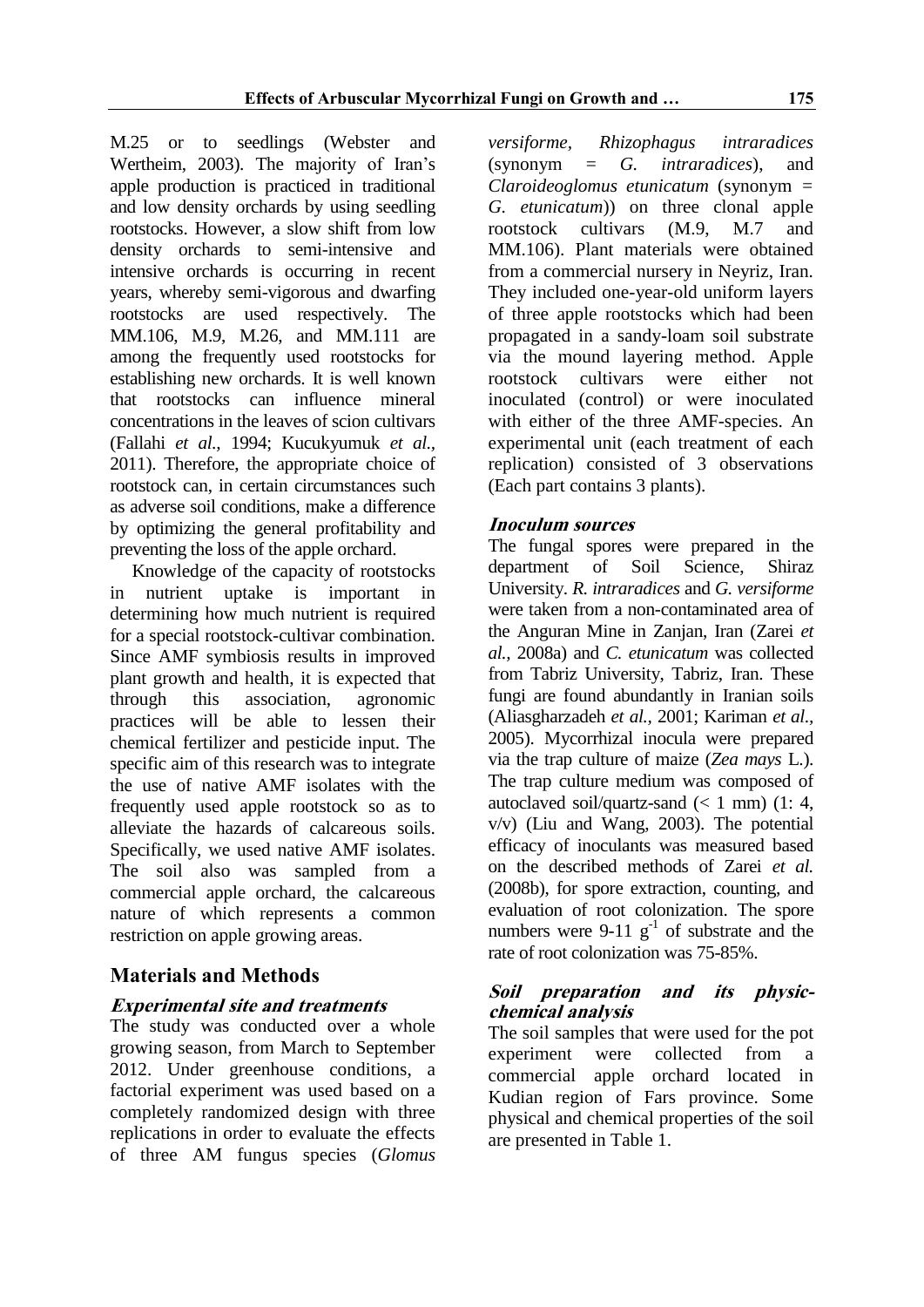| <b>Physical properties</b> |             |                   |          |                                              | <b>Chemical properties</b>        |              |                        |                  |                  |                                            |                     |                                                     |
|----------------------------|-------------|-------------------|----------|----------------------------------------------|-----------------------------------|--------------|------------------------|------------------|------------------|--------------------------------------------|---------------------|-----------------------------------------------------|
| Texture                    | Sand $(\%)$ | $($ % $)$<br>Clay | Silt (%) | $\mathcal{S}_{\bullet}$<br>Organic<br>matter | $\bullet$<br>$\mathcal{E}$<br>្លូ | $\mathbf{H}$ | $m$ 2b)<br>$E_{\rm C}$ | Olsen-I<br>as ka | ang kg<br>⋖<br>È | $(\rm{mg}\,kg^{\text{-}1})$<br><b>DTPA</b> | as kg)<br>⋖<br>DTP. | Ę<br>$\widehat{H}$<br>DTPA-N<br>(mg kg <sup>-</sup> |
| Sandy<br>clay<br>loam      | 58.00       | 30.80             | 11.20    | 1.80                                         | 38.65                             | 7.80         | 0.40                   | 12.80            | 6.30             | 8.40                                       | 1.80                | 10.60                                               |

**Table 1. Some physical and chemical properties of the studied soil.**

#### **Rootstocks planting and AMF inoculation procedure**

The 5.6 kg plastic pots were filled with soil that had been 4mm-sieved and air-dried. In order to be close to real field conditions, the soil samples were not sterilized. In mycorrhizal plants, 50 g of AM inoculants (containing spore numbers of 9-11 g-1 substrate and a root colonization of 75- 85%) were added to the pots just below the root zone of the rootstocks at the time of planting. The non mycorrhizal (NM) control received an equal amount of autoclaved inoculum plus 1 ml of filtrated suspension of inoculum. Immediately after planting, rootstocks were headed back (3 cm above soil), and new growth was allowed to begin. Plants were irrigated every three days, with small amounts of tap water to avoid leaching. No additional fertilizers were applied.

## **Growth and root colonization measurements**

At the end of the experiment, but before harvest, and chronologically 5 months after mycorrhizal inoculations, plant height and diameter were measured using the ruler and a digital calliper device, respectively. The leaf size of each plant was measured by a planimeter based on five fully expanded mature leaves of the same position on plants (Sokkisha, model KP-90N, made in Japan). Plants were harvested. Roots and stems were separated, weighed, and then dried at 65 °C for 72 h and weighed once again. To assess the rate

of RC, 2 grams of fresh root samples per plant (sampled before drying) were fixed in<br>formalin/acetic acid/alcohol solutions formalin/acetic acid/alcohol solutions (FAA). After washing the roots in 10% KOH and staining them with 0.01% acid fuchsin and lactoglycerol, the grid-line intersect method was used to measure the percentage of the AM-root colonization (Kormanik and McGraw, 1982). All measurements were done separately in the 3 observations of each experimental unit. Measurements were then averaged and used in statistical analysis.

#### **Nutrients assessment**

Composite subsamples of dried leaves from each experimental unit were grinded and burnt to ash for mineral analysis. The concentration of Nitrogen (N) was determined using the Kjeldahl's method (Bremner, 1996). The concentration of Phosphorus (P) was measured using the ammonium molybdate vanadate method (Chapman and Pratt, 1961). The potassium (K) concentration was measured using the flame photometer (Model PFP 7, made by JENWAY Ltd., UK). The concentrations of Ferrous (Fe), zinc (Zn), copper (Cu), manganese (Mn), calcium (Ca) and magnesium (Mg) were measured via atomic absorption spectrometry (Shimadzu AA-670 G, Made in Japan) (Wu *et al.,* 2011). Concentrations of the macronutrients (N, P, K, Ca and Mg) were expressed as percentages of dry weight, while those of micro-nutrients (Fe, Zn, Cu and Mn) were expressed as  $\mu$ g g<sup>-1</sup> dry weight.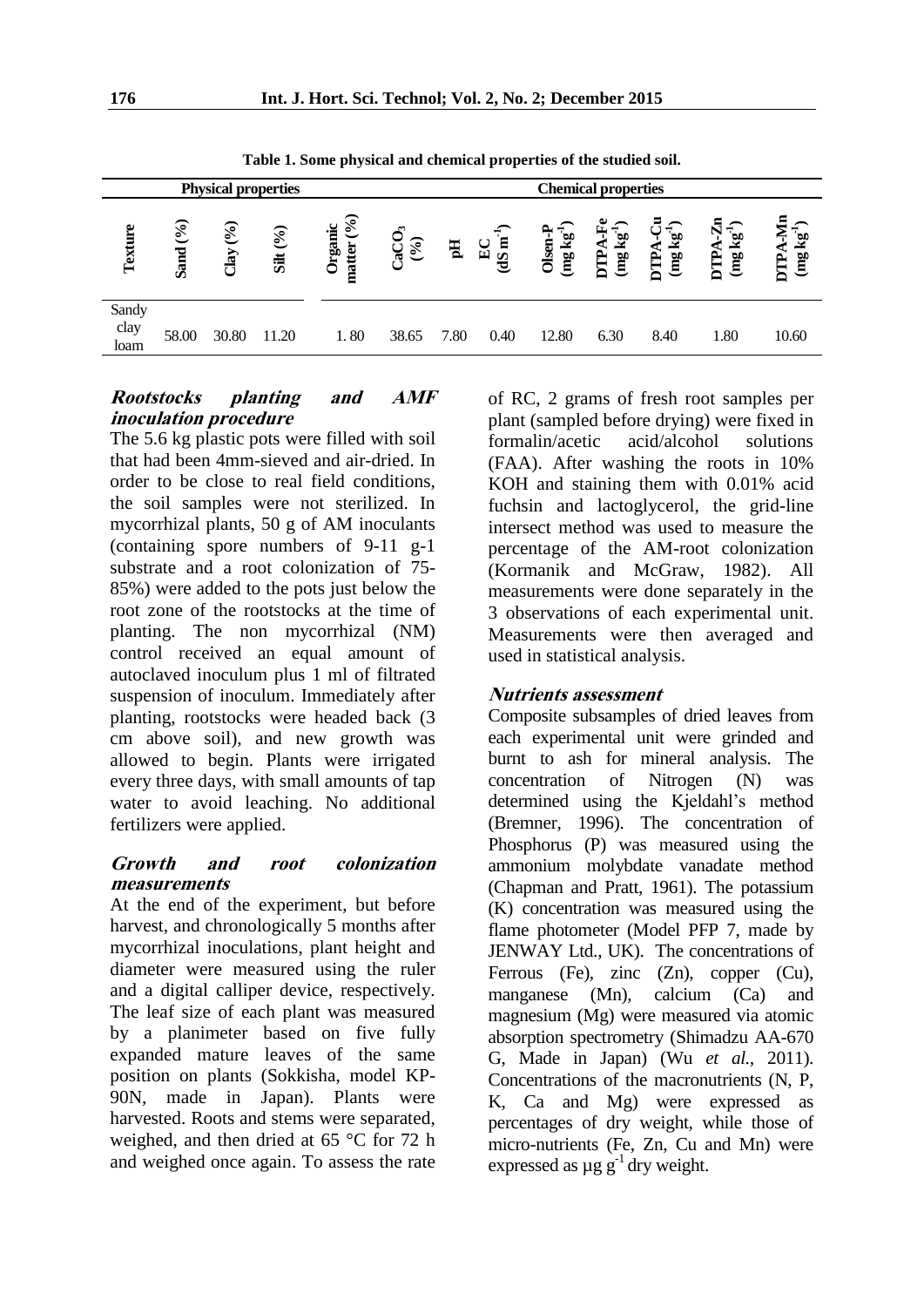## **Statistical analysis**

A test for the normality of data was used to check normal distribution in Minitab software (v.14). All of the measured data had normal distribution and consequently the original data for all traits were used to be analyzed. The data were analyzed based on a factorial experiment and a completely randomized design in SAS software (V. 9.0). A Least Significant Difference (LSD α= 0.05) test, using General Linear Model (GLM) was used for mean comparisons. Based on ANOVA results, both of the main factors (rootstocks and AMF) were significant for all the measured traits, but the interaction effects were significant in only some of the measured traits. Consequently, we present the main effects for all of the traits and also the interaction effects just in the case of their significance.

# **Results**

## **Root colonization**

Root colonization was significantly higher in mycorrhizal plants, compared to those of non-mycorrhizal control plants. Amongst the AMF species, *G. versiforme* was successful in colonizing apple rootstocks more than the other two AMF species. The highest and the lowest root colonization were found in M.7 and M.9 rootstocks, respectively (Table 2). Considering the interaction effects of AMF species and rootstocks, the highest root colonization on M.7 and MM.106 were observed following the inoculation with *G. versiforme*. On the other hand, there were no significant differences among inoculation treatments on the M.9 rootstock (Table 3).

# **Growth parameters**

As compared to non-mycorrhizal plants, mycorrhizal inoculation increased almost all of the measured growth parameters. Amongst AMF species, *G. versiforme* proved to be significantly superior to the other two species, thereby improving almost all of the growth parameters. Among rootstocks, the MM.106 showed significantly higher values for many of the<br>growth parameters. including stem parameters, diameter, fresh and dry weights of the stem, and also fresh and dry weights of the root. Furthermore, the M.7 had the highest shoot height while M.9 showed the largest leaf size (Table 2).

Considering the interaction effects of rootstocks and mycorrhizal treatments (Table 3), the highest shoot heights of M.7 and M.9 were observed following their inoculation with *G. versiforme*. However, there were no significant differences among inoculation treatments on the MM.106 rootstock. However, the largest leaf size in MM.106 was seen following the inoculation with *G. versiforme*. The largest leaves in the M.7 resulted from separate inoculations with *G. versiforme* and *R. intraradices*, and no significant differences were observed between the two cases. The largest leaves in the M.9 were observed when inoculated with *G. versiforme* and *C. etunicatum* as separate treatments. No significant differences occurred between these two treatments, either. Inoculation treatments did not influence shoot fresh weight of MM.106 and M.9, but significant differences were observed on shoot fresh weight of M.7 plants following the inoculations with different fungi. Differences in shoot biomass among rootstocks, caused by AMF inoculations, are illustrated in Figure 1.

## **Nutrients concentrations**

AMF inoculation significantly affected leaf concentrations of N, P, Ca, Mg, Zn, and Fe in apple rootstocks compared to the NM control plants. However, leaf concentrations of K, Cu, and Mn were not affected by mycorrhizal treatments. There were significant differences in the nutrient uptake of P, Mg, and Fe as a result of inoculation with the various AMF species (Table 4). The plants colonized by *G. versiforme* showed the highest concentrations of P, Mg, and Fe in their leaves (Table 4).

Rootstocks also varied in their leaf accumulation of all measured nutrients.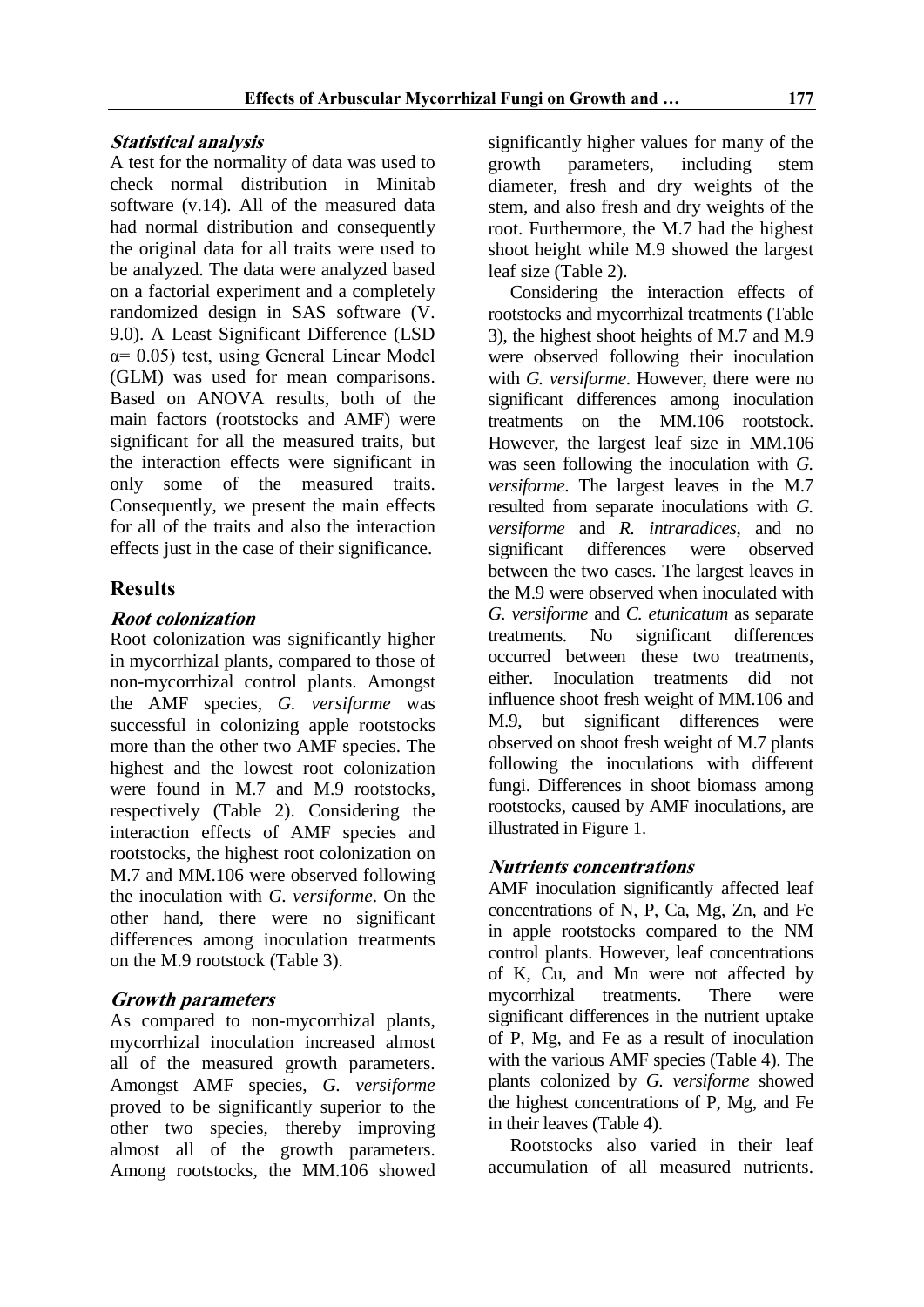The MM.106 accumulated higher concentrations of K, Mg, Ca, and Zn in its leaves while the M.9 showed more N, Cu, Mn, and Fe in its leaves. The M.7 accumulated P more efficiently than the other two rootstocks (Table 4).

| Treatments         | <b>Root</b><br>colonization | <b>Shoot</b><br>height | <b>Stem</b><br>diameter<br>(mm) | Leaf<br>area<br>(cm <sup>2</sup> ) | <b>Fresh weight</b><br>$(g$ plant <sup>-1</sup> |                 | Dry weight<br>$(g$ plant <sup>-1</sup> ) |                    |
|--------------------|-----------------------------|------------------------|---------------------------------|------------------------------------|-------------------------------------------------|-----------------|------------------------------------------|--------------------|
|                    | (%)                         | (cm)                   |                                 |                                    | <b>Shoot</b>                                    | <b>Root</b>     | <b>Shoot</b>                             | <b>Root</b>        |
| <b>AMF</b> Species |                             |                        |                                 |                                    |                                                 |                 |                                          |                    |
| Control            | $5.55^{\circ}$              | $47.22^{\circ}$        | $5.56^{\circ}$                  | $32.36^{\rm d}$                    | $27.63^{b}$                                     | $18.34^c$       | $13.39^{\circ}$                          | 10.20 <sup>c</sup> |
| G. versiforme      | $72.77^{\rm a}$             | $57.55^{\circ}$        | $7.23^{\rm a}$                  | $37.25^{\rm a}$                    | $34.20^{\circ}$                                 | $29.06^{\circ}$ | $17.64^{\circ}$                          | $15.06^{\circ}$    |
| R. intraradices    | $67.55^{b}$                 | $54.55^{b}$            | $6.63^{b}$                      | $35.62^{b}$                        | $32.94^{\text{a}}$                              | $26.76^{b}$     | $16.67^{ab}$                             | $13.05^{b}$        |
| C. etunicatum      | $67.44^{b}$                 | $52.77^{\rm b}$        | $6.83^{b}$                      | $34.38^{\circ}$                    | $33.05^{\rm a}$                                 | $25.57^{\rm b}$ | $15.61^{b}$                              | $12.80^{b}$        |
| <b>ANOVA</b>       | $**$                        | **                     | $**$                            | **                                 | $**$                                            | $***$           | $**$                                     | **                 |
| <b>Rootstocks</b>  |                             |                        |                                 |                                    |                                                 |                 |                                          |                    |
| MM.106             | $54.08^{b}$                 | $54.66^b$              | $7.48^{\rm a}$                  | $33.41^{b}$                        | $35.50^{\circ}$                                 | $28.78^{\rm a}$ | $17.87^{\rm a}$                          | $14.60^{\circ}$    |
| M.7                | $55.83^{a}$                 | 59.08 <sup>a</sup>     | $5.72^{\circ}$                  | $31.91^{\circ}$                    | $28.77^{\circ}$                                 | $21.45^{\circ}$ | $15.02^{\rm b}$                          | $10.93^{\circ}$    |
| M <sub>0</sub>     | 50.08 <sup>c</sup>          | 45.33 <sup>c</sup>     | $6.74^{b}$                      | $39.39^{a}$                        | $31.59^{b}$                                     | $24.56^{b}$     | 14.60 <sup>b</sup>                       | $12.80^{b}$        |
| <b>ANOVA</b>       | $**$                        | $**$                   | $**$                            | $**$                               | $**$                                            | $***$           | $**$                                     | **                 |

**Table 2. Mean comparison of simple effects of rootstocks and AMF inoculation on root colonization, growth, and biomass of apple rootstocks 21 weeks after inoculation**

Means followed by different letters are significantly different at the adjacent ANOVA level (\* =  $P \le 0.05$  and \*\* =  $P \le$ *0.01*) according to LSD. ns = non-significant.

| Table 3. Mean comparison of interaction effects of rootstocks and AMF inoculation on root colonization, |  |
|---------------------------------------------------------------------------------------------------------|--|
| shoot height, leaf size, and shoot fresh weight of apple rootstocks 21 weeks after inoculation          |  |

| <b>Rootstocks</b> | <b>AMF</b><br>species | <b>Root</b><br><b>Clonization</b><br>(%) | <b>Shoot</b><br>Height (cm) | <b>Leaf size</b><br>$\text{(cm}^2)$ | Shoot fresh weight<br>$(g$ plant <sup>-1</sup> ) |
|-------------------|-----------------------|------------------------------------------|-----------------------------|-------------------------------------|--------------------------------------------------|
|                   | Control               | 7.00 <sup>e</sup>                        | $52.33$ <sup>ef</sup>       | $31.32^{f}$                         | $32.79^{bc}$                                     |
|                   | G. versiforme         | $75.33^{a}$                              | $56.33^{cd}$                | $36.38^{\circ}$                     | $37.01^a$                                        |
| MM.106            | R. intraradices       | 67.66 <sup>cd</sup>                      | $54.00^{de}$                | $33.6^{d}$                          | $35.31^{ab}$                                     |
|                   | C. etunicatum         | $66.33^{d}$                              | 56.00 <sup>cd</sup>         | $32.32^e$                           | $36.90^a$                                        |
|                   | Control               | $7.33^e$                                 | $49.00^{fg}$                | $28.92^8$                           | $22.54^e$                                        |
|                   | G. versiforme         | $76.00^a$                                | $66.66^{\circ}$             | $34.10^d$                           | $33.80^{b}$                                      |
| M.7               | R. intraradices       | $69.33^{bc}$                             | $66.00^{\rm a}$             | $34.22$ <sup>d</sup>                | $30.85^{\circ}$                                  |
|                   | C. etunicatum         | $70.66^{\rm b}$                          | 58.66 <sup>bc</sup>         | 30.38 <sup>f</sup>                  | $27.90^{\rm d}$                                  |
|                   | Control               | 2.33 <sup>f</sup>                        | $40.33^{h}$                 | $36.82^c$                           | $27.56^{\rm d}$                                  |
|                   | G. versiforme         | 67.00 <sup>cd</sup>                      | $49.66^{fg}$                | $40.06^a$                           | $31.78^{bc}$                                     |
| M.9               | R. intraradices       | $65.66^{\rm d}$                          | $47.66^{8}$                 | $39.04^{b}$                         | $32.66^{bc}$                                     |
|                   | C. etunicatum         | $65.33^{d}$                              | $43.66^h$                   | $40.42^a$                           | $34.36^{b}$                                      |
| <b>ANOVA</b>      |                       | $\ast$                                   | **                          | $***$                               | *                                                |

Means followed by different letters in the column are significantly different at the adjacent ANOVA level  $(* =$  $P \le 0.05$  and \*\* =  $P \le 0.01$ ) according to LSD.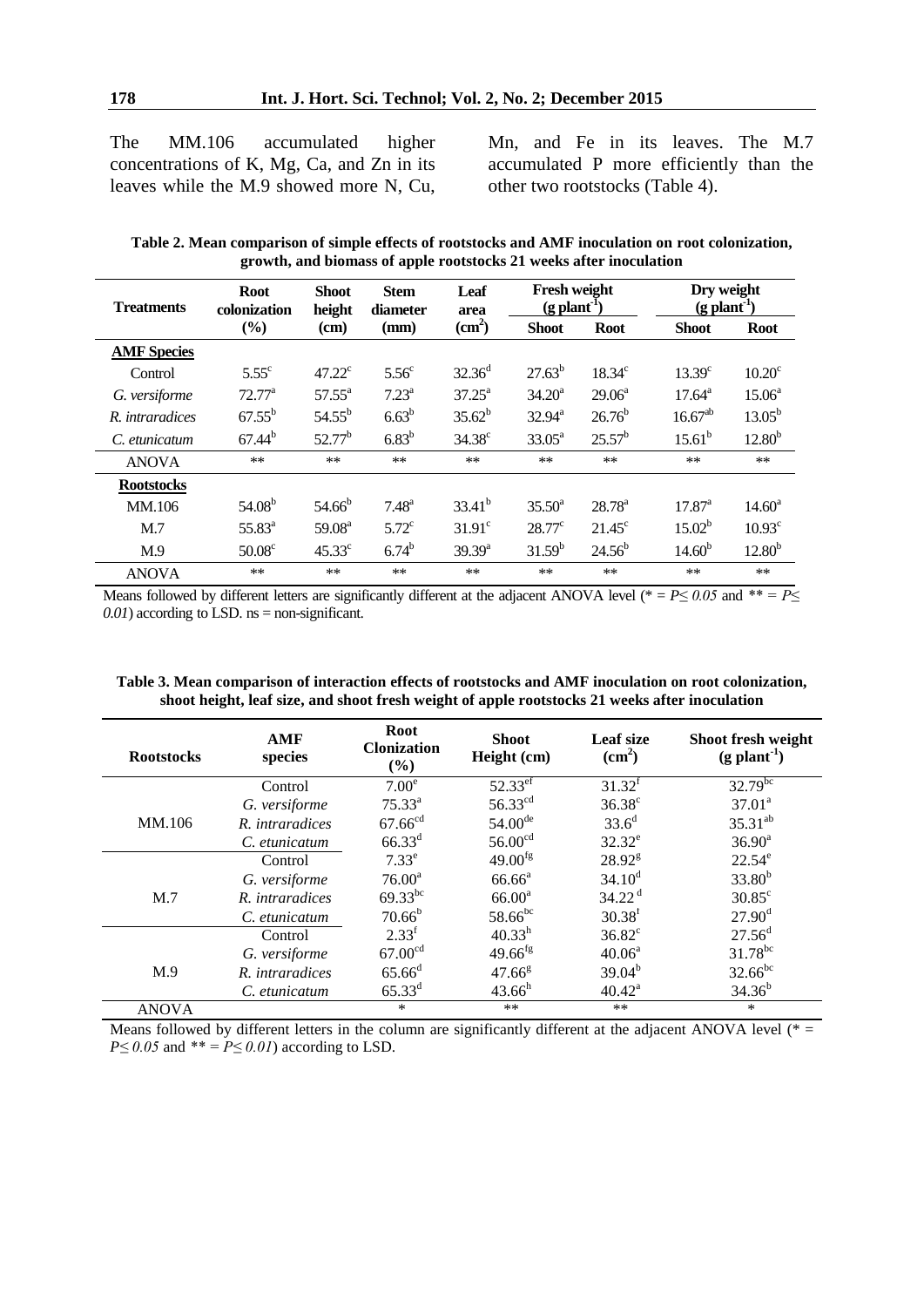

**Fig. 1. Root volume and morphology of different rootstocks inoculated with different AMF species, 21 weeks after inoculation**

|                    | N                 | $\mathbf{P}$   | K                 | Mg             | Ca                | Zn                 | <b>Cu</b>          | Mn                 | Fe                  |
|--------------------|-------------------|----------------|-------------------|----------------|-------------------|--------------------|--------------------|--------------------|---------------------|
| <b>Treatments</b>  | (%)               | (%)            | (%)               | (%)            | (%)               | $(\mu g g^1)$      | $(\mu g g^1)$      | $(\mu g g^1)$      | $(\mu g g^1)$       |
| <b>AMF</b> Species |                   |                |                   |                |                   |                    |                    |                    |                     |
| Control            | $1.93^{b}$        | $0.22^{\circ}$ | $1.33^{a}$        | $0.34^\circ$   | $1.21^{b}$        | $15.78^{b}$        | $11.57^{\circ}$    | $55.77^{\circ}$    | $124.11^{\circ}$    |
| G. versiforme      | $2.13^{a}$        | $0.36^{\rm a}$ | $1.34^{\rm a}$    | $0.42^{\rm a}$ | $1.39^{a}$        | $17.53^{\circ}$    | $11.54^{\rm a}$    | $54.66^{\circ}$    | $131.22^a$          |
| R. intraradices    | 2.11 <sup>a</sup> | $0.32^{b}$     | $1.34^{a}$        | $0.41^{\circ}$ | $1.37^{\rm a}$    | $16.93^{\circ}$    | 11.68 <sup>a</sup> | $54.55^{\circ}$    | $129.33^{b}$        |
| C. etunicatum      | $2.10^a$          | $0.31^{b}$     | $1.34^{a}$        | $0.36^{b}$     | $1.36^{a}$        | $17.20^a$          | $11.61^a$          | 54.11 <sup>a</sup> | $130.00^{\circ}$    |
| <b>ANOVA</b>       | $**$              | $**$           | ns                | $**$           | $**$              | **                 | ns                 | ns                 | $**$                |
| <b>Rootstocks</b>  |                   |                |                   |                |                   |                    |                    |                    |                     |
| MM.106             | $1.97^{\rm b}$    | $0.31^{b}$     | $1.40^{\rm a}$    | $0.43^{\rm a}$ | $1.40^a$          | $19.34^{\text{a}}$ | $11.08^{b}$        | $50.00^{b}$        | $127.75^{b}$        |
| M.7                | $1.98^{b}$        | $0.33^{a}$     | $1.34^{b}$        | $0.34^\circ$   | $1.36^{b}$        | $15.91^{b}$        | $10.66^{b}$        | $49.66^{b}$        | $124.00^{\circ}$    |
| M.9                | $2.26^{\circ}$    | $0.27^{\circ}$ | 1.27 <sup>c</sup> | $0.39^{b}$     | 1.24 <sup>c</sup> | $15.33^{b}$        | $13.06^a$          | $64.66^a$          | $134.25^{\text{a}}$ |
| <b>ANOVA</b>       | $**$              | $**$           | **                | $**$           | $**$              | $**$               | $**$               | $**$               | $**$                |

**Table 4. Mean comparison of simple effects of rootstocks and AMF inoculation on leaf mineral concentration (of dry weight) of apple rootstocks 21 weeks after inoculation**

Means followed by different letters are significantly different at the adjacent ANOVA level (\* = *P≤ 0.05* and *\*\**   $= P \le 0.01$ ) according to LSD. ns = non-significant

The rootstock cultivar  $\times$  inoculation interaction effects were evident in leaf concentrations of P, Mg, Zn, and Fe but not for N, K, Mn, and Cu (Table 5). However, the highest leaf concentrations of P in all of the rootstocks were observed following the inoculation with *G. versiforme*. It should be noted that the leaf concentration of P in M.9 was significantly lower than those of the other two rootstocks. Regarding the MM.106, there were no significant differences in the leaf concentration of P following the inoculations with *R. intraradices* and *C. etunicatum.* Similar results were obtained in M.7 after inoculation with *G. versiforme* and *R.*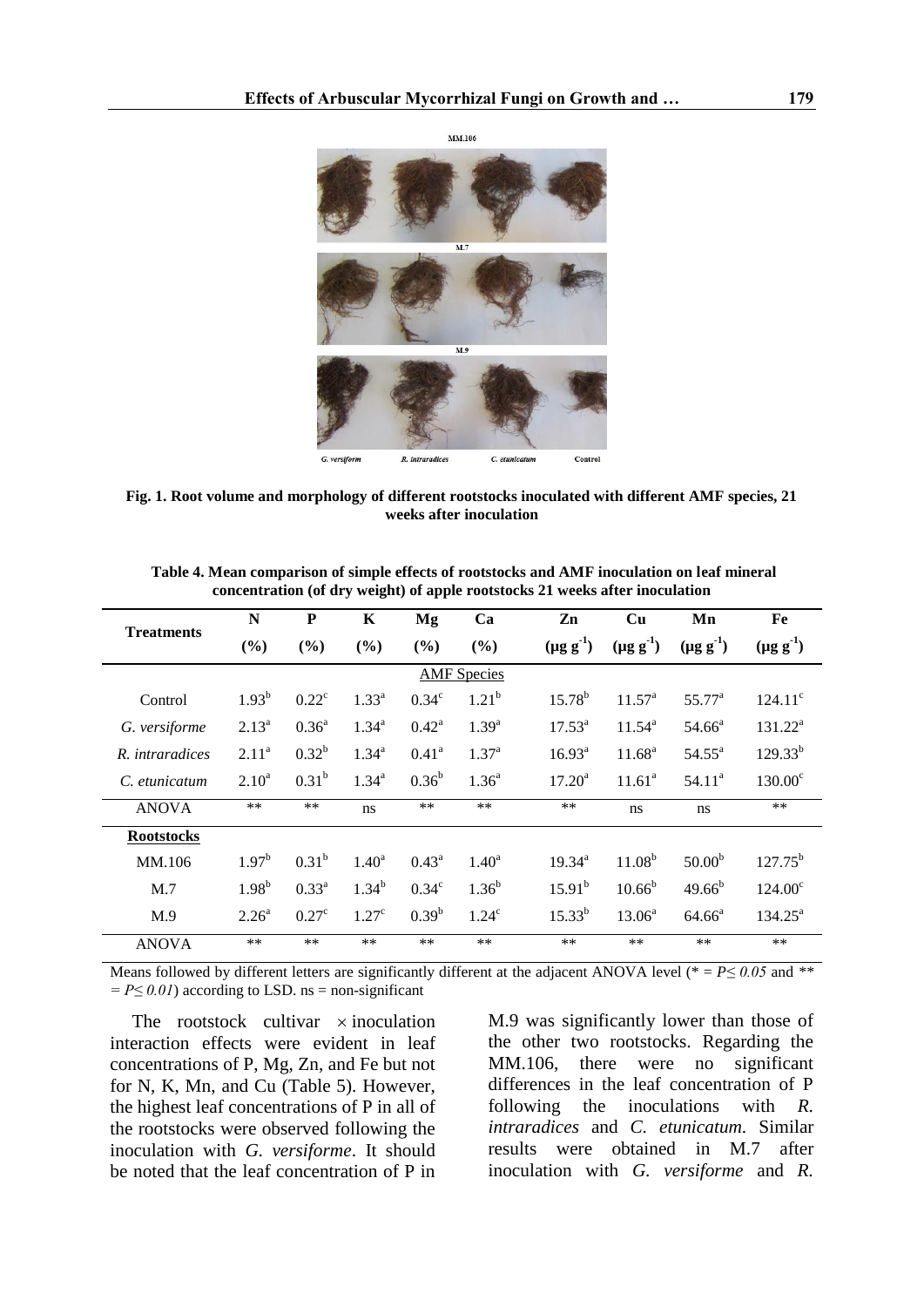*intraradices* and in M.9 after inoculation with *R. intraradices* and *C. etunicatum*. Likewise, the highest leaf concentrations of Mg in all of the rootstocks were observed following the inoculation with *G. versiforme*. Leaf concentrations of Mg in M.7 were significantly lower than those of the other two rootstocks. The MM.106 exhibited no significant differences in the leaf concentration of Mg among most mycorrhizal treatments. An exception was the inoculation with *R. intraradices* which resulted in a significantly lower leaf concentration of Mg in M.7 and M.9. This lower concentration is to be compared to those of the other two mycorrhizal fungi*.* The highest leaf concentration of Zn in MM.106 was observed as a result of inoculation with *G. versiforme* and this had significant differences with those of the other two fungi treatments. However, there were no significant differences in the leaf concentration of Zn among mycorrhizal treatments when considering the M.7 and M.9*.* The highest leaf concentration of Fe in MM.106 and M.7 were observed as a result of inoculation with *G. versiforme*  and *C. etunicatum*, although with no significant differences. Similar results in M.9 were observed after inoculation with *G. versiforme* and *R. intraradices*, again without any significant differences.

**Table 5. Mean comparison of interaction effects of rootstocks and AMF inoculation on leaf mineral concentration (of dry weight) of apple rootstocks 21 weeks after inoculation**

| <b>Rootstocks</b> | <b>AMF</b> species | $P(\%)$                | $Mg(\%)$             | Zn<br>$(\mu g g-1)$  | Fe<br>$(\mu g g^{-1})$ |
|-------------------|--------------------|------------------------|----------------------|----------------------|------------------------|
|                   | Control            | $0.253^t$              | $0.41^{\rm b}$       | $17.23$ <sup>c</sup> | $123.30^e$             |
|                   | G. versiforme      | $0.390^{\rm a}$        | $0.44^{\rm a}$       | $21.43^a$            | $131.00^{\circ}$       |
| MM.106            | R. intraradices    | $0.310$ <sup>cde</sup> | $0.44^{\rm a}$       | $19.33^{b}$          | 127.30 <sup>d</sup>    |
|                   | C. etunicatum      | 0.316 <sup>cd</sup>    | $0.43^{ab}$          | $19.36^{b}$          | $129.33^{\circ}$       |
|                   | Control            | $0.230^{8}$            | 0.28 <sup>f</sup>    | $15.67^{\rm d}$      | 119.00 <sup>g</sup>    |
|                   | G. versiforme      | $0.390^{\rm a}$        | $0.38^\circ$         | $15.46^{de}$         | 126.00 <sup>d</sup>    |
| M.7               | R. intraradices    | $0.373^{\rm a}$        | 0.36 <sup>cd</sup>   | 16.03 <sup>cd</sup>  | $124.00^e$             |
|                   | C. etunicatum      | $0.340^{b}$            | 0.33 <sup>e</sup>    | 16.50 <sup>cd</sup>  | $126.60^{\rm d}$       |
|                   | Control            | 0.190 <sup>h</sup>     | 0.36 <sup>de</sup>   | $14.44^e$            | $130.00^{\circ}$       |
|                   | G. versiforme      | $0.323^{bc}$           | $0.44^{\rm a}$       | $15.71^{\rm d}$      | $136.60^a$             |
| M.9               | R. intraradices    | $0.290^{\circ}$        | $0.43^{ab}$          | $15.43^{de}$         | $136.30^a$             |
|                   | C. etunicatum      | $0.300$ <sup>de</sup>  | $0.34$ <sup>de</sup> | $15.73^{\rm d}$      | 134.00 <sup>b</sup>    |
| <b>ANOVA</b>      |                    | **                     | **                   | **                   | **                     |

Means followed by different letters are significantly different at the adjacent ANOVA level ( $* = P \leq$ *0.05* and  $** = P \le 0.01$  according to LSD. ns = non-significant.

## **Discussion**

Low rates of root colonization in noninoculated plants proved that the endemic AMF population is not high enough to colonize apple rootstocks effectively. Among the AMF species, *G. versiforme* managed to colonize apple rootstocks more than the other two AMF species. Morin *et al.* (1994) showed that *G. versiforme* produced more external mycelium which explains why this species is the best isolated fungi in this context, compared to *R. intraradices* and *G. aggregatum*. Considering the interaction effects, the AMF species generated varied colonization rates in different apple rootstocks. This variation among fungi species could stem from the differences in their mycelium type and abundance. The degree of root colonization by AMF species varied among the rootstocks. The highest and the lowest root colonizations were found in M.7 and M.9 rootstocks, respectively. In relation to this, Morin *et al.* (1994) studied four apple rootstocks (P.22, O.3, M.26 and P.16) and found that the most undersized one (P.22)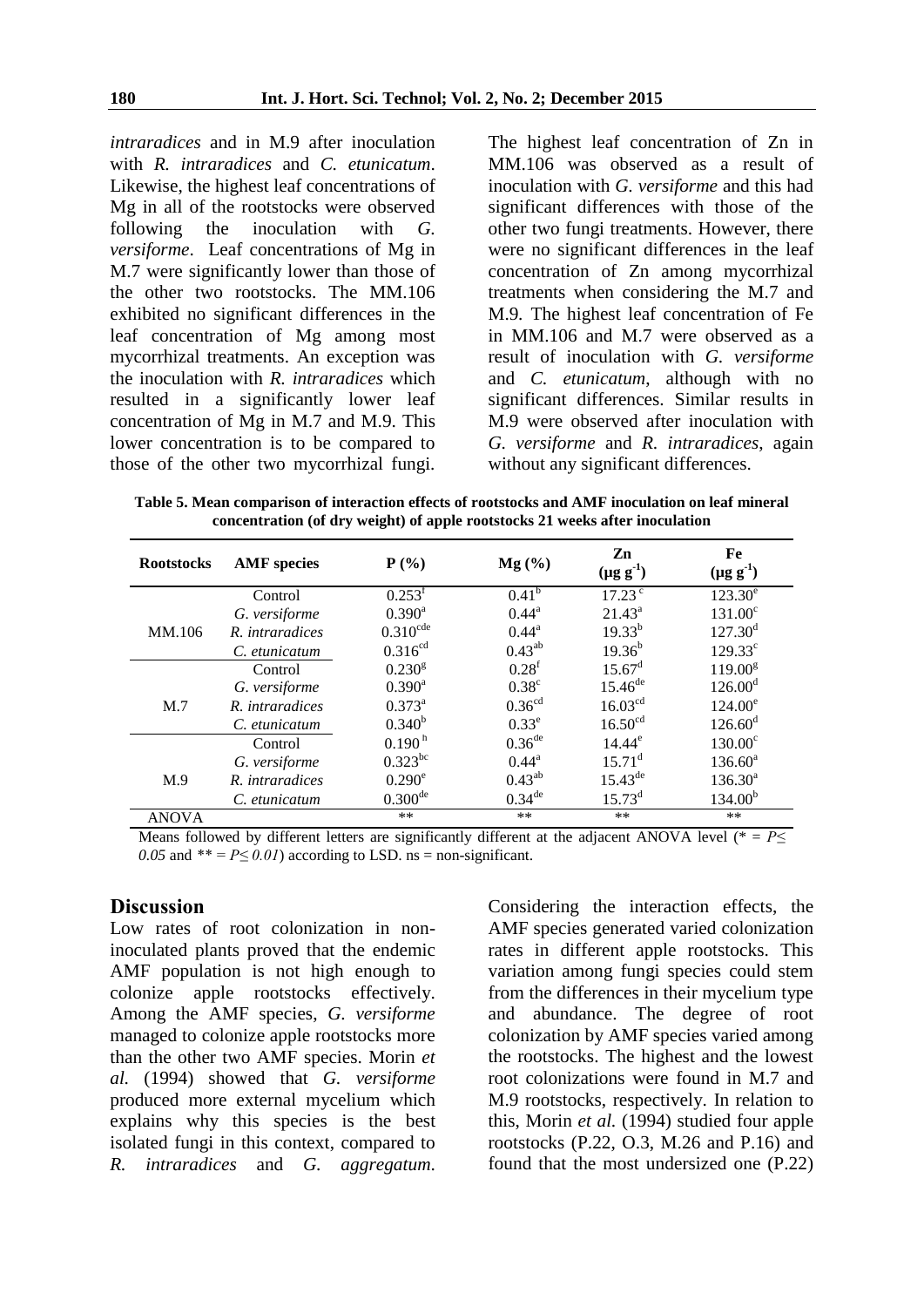was the least colonized rootstock which harmonizes with the results of our study. Variations in the degree of colonization in apple rootstocks could be due to their root morphology, root exudates, and their compatibility with AMF species (Schubert and Lubraco, 2000; Cavallazzi *et al.,* 2007).

From the results of the present study, it is obvious that most of the evaluated traits were observed to be significantly more favorable in rootstocks inoculated with mycorrhiza, as compared with their nonmycorrhizal counterparts. It has been wellestablished that AM symbiosis increases the growth of the host plant due to the improved nutrient absorption and better water uptake via external hyphae in inoculated roots (Hodge *et al.,* 2010; Kolati *et al.,* 2010).

The results proved that among the AMF treatments, *G. versiforme* was the most efficient species to improve growth parameters. This finding is in agreement with those of Morin *et al.* (1994), who reported that *G. versiforme* is the best AMF for growth promotion of apple rootstocks. However, Wu *et al.* (2011) reported that among the three AMF species they used (*G. mosseae*, *G. versiforme* and *Paraglomus occultum*), the *G. mosseae* was the most efficient and *G. versiforme* ranked as second in improving growth parameters of peach cultivars.

It is not surprising to observe that the M.9 produced the shortest plant among other rootstocks. It is well documented that the M.9 is considered as one of the most important dwarfing apple rootstocks. From this point of view, the M.7 and MM.106 are classified as semi-dwarfing and semivigorous rootstocks respectively (Webster and Wertheim, 2003).

Even though AMF symbiosis offers a wide range of benefits to the host plant, the most common cited benefit is the enhancement of nutrients acquisition, especially where plants are facing adverse soil conditions (Hodge *et al.,* 2010). In this study, all the AMF treatments contained higher leaf concentrations of N, P, Mg, Ca, Zn, and Fe compared to non-mycorrhizal plants. However, K, Mn, and Cu concentrations remained statistically similar to that of the control plants. The reason why AMF did not influence the concentrations of K, Mn, and Cu could be due to the fact that mycorrhizal hyphae are only responsible for the uptake of these nutrient elements, but are not involved in their translocation (Wu *et al.,* 2011). There are studies suggesting that AMF symbiosis may have little effects on improving or even hampering K, Cu, and Mn uptake (Arines *et al.,* 1989; Cavallazzi *et al.,* 2007).

Increased P absorption is one of the best known responses of host plants to AMF inoculation. Our results emphasize that the P concentration of apple leaves is greatly dependent on the species of mycorrhizal fungi, probably because the absorbing surface of plant root systems goes on to be well extended (Bolan *et al.,* 1991). Rootstocks are also different in their ability to accumulate P in their leaves; therefore, responsiveness to mycorrhizal colonization is a characteristic that could be considered in the evaluation of apple rootstocks. Furthermore, Zarei *et al.* (2006) reported that AMF may dissolve insoluble inorganic forms of P via the production of organic and inorganic acids and also via chelating agents.

All AMF species in this study significantly increased the uptake of Zn and Fe which is an important achievement since these elements are found in limited amounts in calcareous soils. Generally, elements with low mobility in the soil, such as P, Zn, and Fe can be absorbed in higher amounts by mycorrhizal plants (Yano-melo *et al.,* 1999). It has been proved that mycorrhizal symbiosis can improve Zn acquisition as a secondary consequence of P uptake (Liu *et al.,* 2000).

It is considered that mycorrhizal fungi increase nutrient uptake and transport by producing a variety of siderophores and chelating agents (Caris *et al.,* 1998).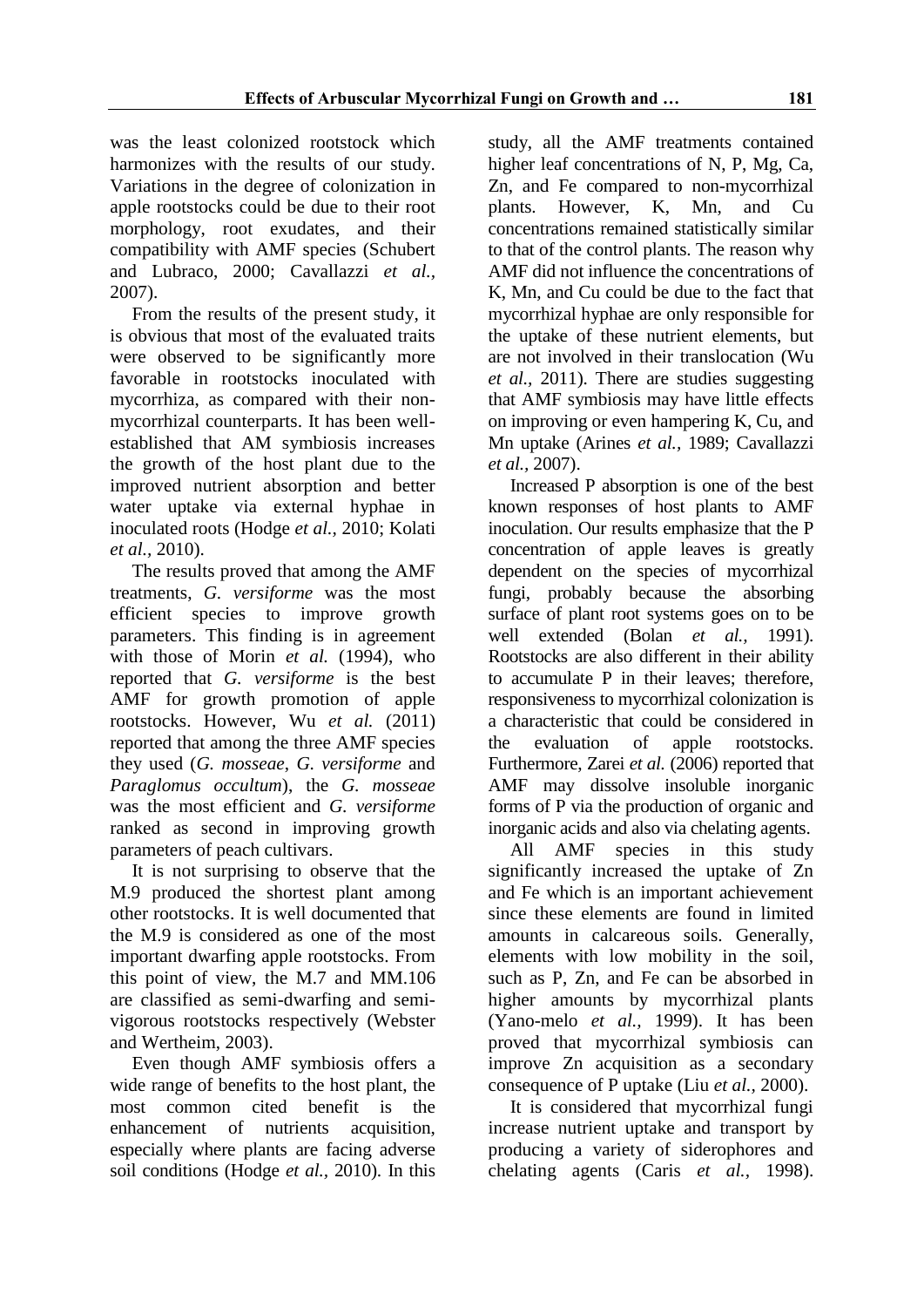Higher nutrient uptake by plants inoculated by AMF could also be ascribed to the fact that fungal hyphae penetrate into the root and soil, thereby increasing the surface areas of roots and thus acquiring more elements beyond the depletion zone (Schnepf *et al.,* 2011).

Regarding the MM.106 and M.7 rootstocks that were more vigorous, all of the measured macroelements were absorbed in higher amounts, except for N. This is in comparison to the dwarfing (M.9) rootstock. However, the M.9 was more efficient than the other two rootstocks in absorbing N and also in absorbing many of the micro elements apart from Zn (Table 4). Several researches have shown that more vigorous rootstocks have higher mineral concentrations (Aguirre *et al.,* 2001, Fallahi *et al.,* 2002; Kucukyumuk and Erdal, 2011). Similarly, Amiri and Fallahi, (2009) found that cultivars grafted on MM.106 and on seedling rootstocks accumulate the highest amounts of P and K in their leaves. Dwarf rootstocks such as the M.9 have coarser root systems and fewer fine roots than vigorous rootstocks (Neilsen *et al.,* 1997). Therefore, this can be a major reason why dwarf rootstocks have lower amounts of nutrients compared to other rootstocks.

High concentrations of N in M.9 rootstocks can be due to their lower rates of growth. This makes the M.9 more able to accumulate high concentrations of minerals in the leaves (Amiri and Fallahi, 2009). Dong *et al.* (1998) also observed higher N uptake in the M.9 EMILA rootstocks. The differences among the nutrient uptake of rootstocks could be explained by the different nutrient absorption capacities through the roots (Kayan, 2008). It can also be a result of the structure of root systems, root cation exchange capacities, rhizosphere pH, and characteristics of root exudates (Kucukyumuk and Erdal, 2011).

Enhanced growth and nutrient uptake of apple rootstocks following inoculation with mycorrhizal fungi were reported previously in the presence of high levels of phosphorus (Morin *et al.,* 1994) and acidic pH (Gavallazzi *et al.,* 2007). Here we approved the beneficial effects of a symbiosis relationship between apple rootstocks and AMF species in calcareous soils with very high levels of lime concentration. Particularly, the increased leaf concentration of Fe and Zn in apple rootstocks through symbiosis with AMF is of paramount importance. Varied leaf concentrations of these two trace elements among rootstocks means that the selection of suitable rootstocks can serve as part of the solution to alleviating the Fe and Zn deficiencies in calcareous soils. Since the majority of Iranian soils are calcareous, inoculation of apple rootstocks with suitable AMF species can enhance the growth and productivity of apple orchards. This practice could also lead to reduced fertilizer applications in the soil, which is important from the standpoint of economy and environmental concerns.

# **Conclusions**

The results of this study show that AMF inoculation generally enhanced the growth<br>parameters of apple rootstocks in parameters of apple rootstocks in calcareous soils. Nevertheless, there was noticeable variation among the rootstock cultivars in response to symbiosis with AMF. The fungus *G. versiform* was the most efficient in alleviating the adverse effects of calcareous soil. The overall performance of apple rootstocks varied in the calcareous soil. Among them, the MM.106 rootstock benefited to the greatest extent as a result of the symbiosis. Based on the results of this study, it could be advisable to inoculate the MM.106 rootstock with AMF, especially with *G. versiforme* so as to overcome parts of the problematic restrictions associated with apple orchards in calcareous soils - a common misfortune for Iranian soil. We demonstrated that AMF can stimulate the growth of plant biomass and assist in the uptake of nutrients by apple trees which, in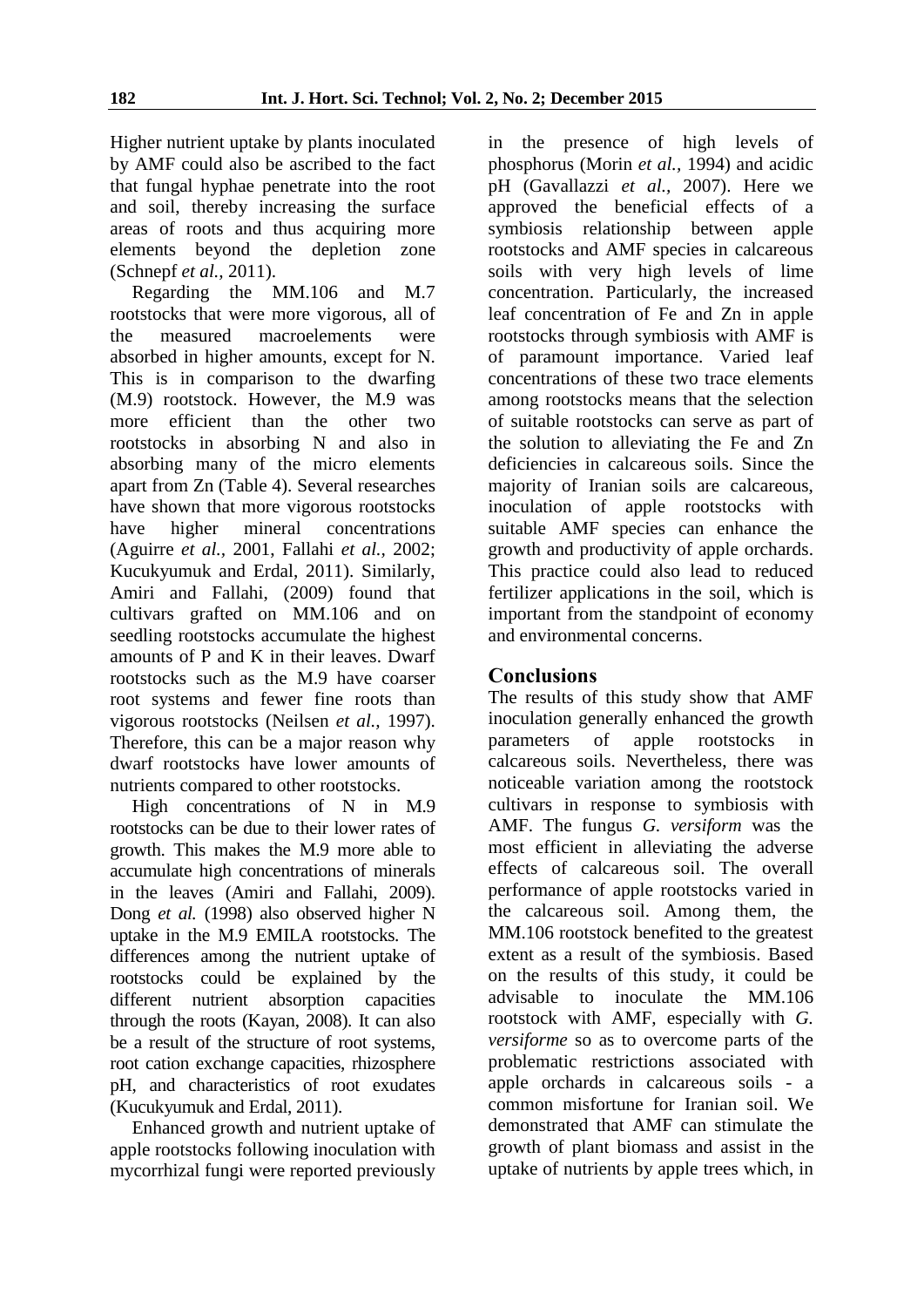this study, grew on calcareous soils under greenhouse conditions. Further work is needed to investigate the capabilities of the same AMF isolates directly under field conditions.

#### **Acknowledgments**

The authors would like to thank Dr. Mehdi Zarei, from the Department of Soil

#### **References**

- Aguirre, P.B., Y.K. Al-Hinai, T.R. Roper, and A.R. Krueger. 2001. Apple Tree Rootstock and Fertilizer Application Timing Affect Nitrogen Uptake. HortScience 36 (7):1202-1205.
- Aliasgharzadeh, N., N.S. Rastin, H. Towfighi, and A. Alizadeh. 2001. Occurrence of Arbuscular Mycorrhizal Fungi in Saline Soils of the Tabriz Plain of Iran in Relation to Some Physical and Chemical Properties of Soil. Mycorrhiza 11:119–122.
- Amiri, M.E., and E. Fallahi. 2009. Potential of Mineral Uptake Efficiency by Some Apple Rootstocks. The proceedings of the International Plant Nutrition Colloquium XVI, Dep. Plant Sci., UC Davis.
- Ardestani, M. 2015. Analysis of Apple Market in Iran and the World. Ministry of Agriculture, Research Institute for Planning, Agricultural Economy and Rural Development. (in Farsi) 22 p.
- Arines, J., A. Vilarijo, and M. Sainz. 1989. Effect of Different Inoculums of VAM Fungi on Manganese Content and Content and Concentration in Red Clover Plants. New Phytol. 112:215-219.
- Aroca, R., R. Porcel, and J.M. Ruiz-Lozano. 2007. How Does Arbuscular Mycorrhizal Symbiosis Regulate Root Hydraulic Properties and Plasma Membrane Aquaporins in *Phaseolus vulgaris* Under Drought, Cold or Salinity Stresses? New Phytol. 173:808-816.
- Bremner, J.M. 1996. Nitrogen Total. PP.1085- 1122. In: Klute, A., et al. (Eds.), Methods of Soil Analysis, Part III, 3<sup>rd</sup>Ed. ASA, Madison, WI.
- Bolan, N.S. 1991. A Critical Review on the Role of Mycorrhizal Fungi in the Uptake of Phosphorus by Plants. Plant Soil 134:189–207.
- Caris, C., W. Hördt, H.J. Hawkins, V. Römheld, and E. George. 1998. Studies of Iron Transport by Arbuscular Mycorrhizal Hyphae from Soil to Peanut and Sorghum Plants. Mycorrhiza 8:35–39.

Science, Shiraz University for help in preparing arbuscular mycorrhizal fungi isolates inoculum. We would also like to thank Mr. Mohsen Hamedpour-Darabi for his instructive comments on the language of the paper.

- Cavallazzi, J.R.P., O.K. Filho, S.L. Stürmer, P.T. Rygiewicz, M.M. de Mendonça. 2007. Screening and Selecting Arbuscular Mycorrhizal Fungi Forinoculating Micropropagated Apple Rootstocks in Acid Soils. Plant Cell Tiss. Organ Cult. 90:117–129.
- Chapman, H.D., and D.F. Pratt. 1961. Methods of Analysis for Soil, Plant, and Water. Univ. of Calif., Div. of Agr. Sci., 60 p.
- Dong, S., L. Cheng, and L.H. Fuchigami. 1998. Nutrient Uptake by New Roots of Six Clonal Apple Rootstocks. HortScience 34:492.
- Fallahi, E., B.R. Simons, J.K. Fellman, M.A. Longstroth, and W.M. Colt. 1994. Tree Growth and Productivity and Postharvest Fruit Quality in Various Strains of 'Delicious' Apple. J. Amer. Soc. Hort. Sci. 119:389-395.
- Fallahi, E., W.M. Colt, B. Fallahi, and Ik-Jo Chun. 2002. The Importance of Apple Rootstocks on Tree Growth, Yield, Fruit Quality, Leaf Nutrition, and Photosynthesis with an Emphasis on 'Fuji'. HortTechnology 12 (1):38-44.
- FAOSTAT. 2013. Food and Agriculture Organization of the United Nations. Available at: http://faostat. Fao.Org/336.default.Asp.
- Gange, A.C. 2001. Species-Specific Responses of a Root- And Shoot-Feeding Insect to Arbuscular Mycorrhizal Colonization of Its Host Plant. New Phytol. 150:611-618.
- Geddeda, Y.I., J.M. Trappe, and R.L. Stebbins. 1984. Effects of Vesicular–Arbuscular Mycorrhizae and Phosphorus on Apple Seedlings. J. Aemr. Soc. Hort. Sci. 109:24–27.
- Gnekow, M.A., and H. Marschner. 1989. Role of VA-mycorrhiza in Growth and Mineral Nutrition of Apple (*Malus pulmila* var. *domestica*) Rootstock Cuttings. Plant Soil 119:285–293.
- Graham, J.H. 2000. Assessing Costs of Arbuscular Mycorrhizal Symbiosis in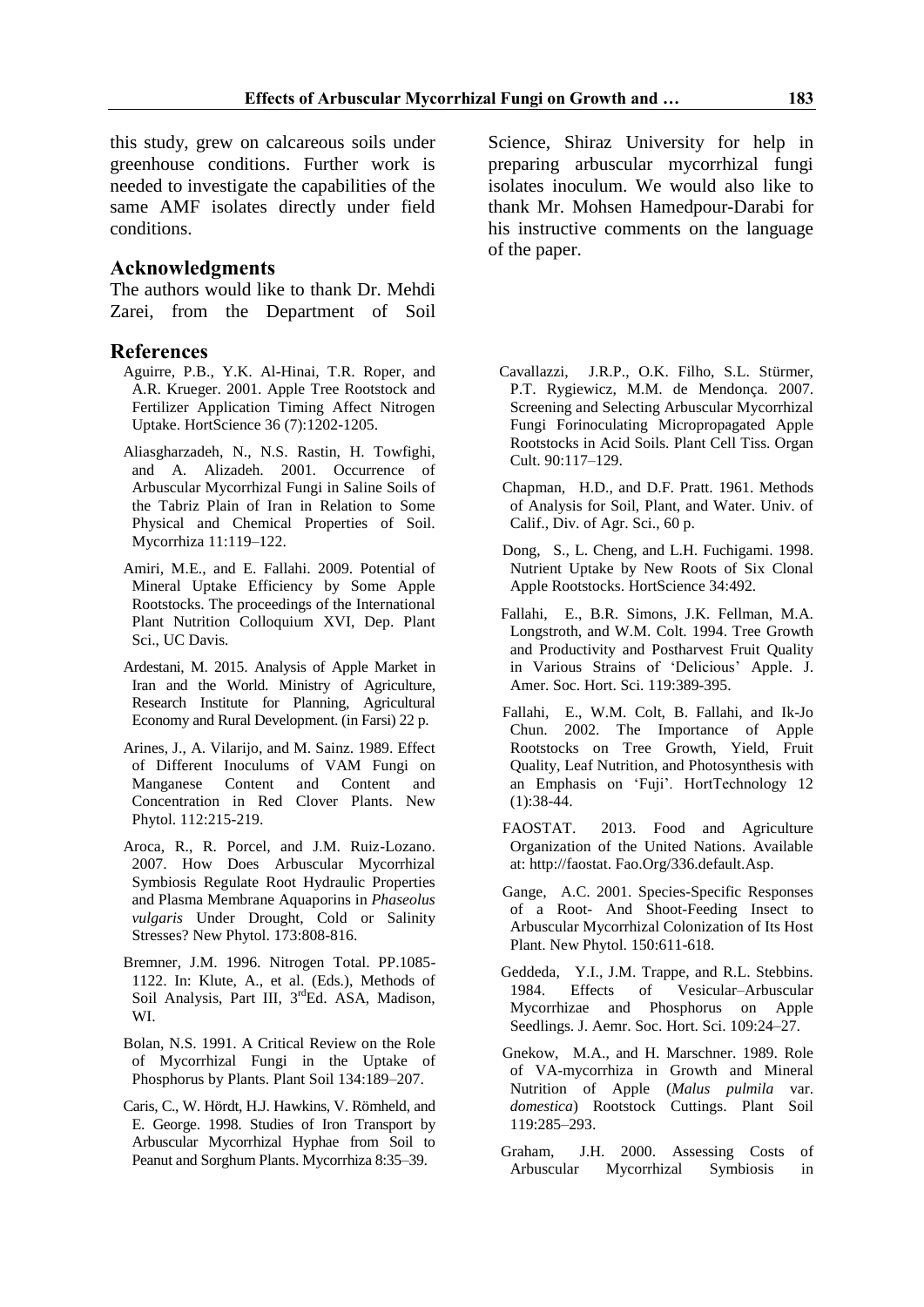Agroecosystems. In G.K. Podila, and J.R. Douds, Eds, Current Advances in Mycorrhizae Research. American Phytopathological Society Press, St. Paul, MN, pp. 127–140

- Harrison, M.J., and M.L. Van Buuren. 1995. A Phosphate Transporter from the Mycorrhizal Fungus *Glomus versiforme*. Nature 378:626- 629.
- Hildebrandt, U., F. Ouziad, F.J. Marner, and H. Bothe. 2006. The Bacterium *Paenibacillus validus* Stimulates Growth of the Arbuscular Mycorrhizal Fungus *Glomus intraradices* up to the Formation of Fertile Spores. FEMS Microbiol. Lett. 254:258–267.
- Hoda, A.K., M.E. Ahmed, M.E.S. Samy, and M.A.N. Amal. 2011. Improved Growth of Salinity- Stressed Citrus after Inoculation with Mycorrhizal Fungi. Scientia Hort. 130:624-632.
- Hodge, A., T. Helgason, and A.H. Fitter. 2010. Nutritional ecology of arbuscular mycorrhizal fungi. Fungal Ecol. 3: 267-273.
- Hodge, A, C.D. Campbell, and A.H. Fitter. 2001. An Arbuscular Mycorrhizal Fungus Accelerates Decomposition and Nitrogen Directly from Organic Material. Nature 413:297–299.
- Kariman, K.H., E.M. Goltapeh, and V. Minassian. 2005. Arbuscular Mycorrhizal Fungi from Iran. J. Agr. Technol. 1(2):301-313.
- Kayan, N. 2008. Variation for Yield Components in Two Winter Sown Lentil Cultivars (*Lens culinaris* Medic.). Bulg. J. Agr. Sci. 14:460- 465.
- Koltai, H., V. Gadkar, and Y. Kapulnik. 2010. Biochemical and Practical Views of Arbuscular Mycorrhizal Fungus-Host Association in Horticultural Crops. Hort. Rev. 36:257–287.
- Kormanik, P.P., and A.C. McGraw. 1982. Quantification of Vesicular-Arbuscular Mycorrhizae in Plant Roots. In: N.C. Schenck (Eds.) Methods and Principles of Mycorrhizal Research. The American Phytopathological Society. pp. 37-36.
- Kucukyumuk, Z., and I. Erdal. 2011. Rootstocks and Cultivar Effect on Mineral Nutrition, Seasonal Nutrient Variation and Correlations Among Leaf, Flower and Fruit Nutrient Concentration in Apple Trees. Bulg. J. Agr. Sci. 17 (No 5):633-641.
- Liu, A., C. Hamel, R.I. Hamilton, B.L. Ma, and D.L. Smith. 2000. Acquisition of Cu, Zn, Mn and Fe by Mycorrhizal Maize (*Zea mays* L.)

Grown in Soil at Different P and Micronutrient Levels. Mycorrhiza 9:331–336.

- Liu, R. and F. Wang. 2003. Selection of Appropriate Host Plants Used in Trap Culture of Arbuscular Mycorrhizal Fungi. Mycorrhiza 13:123–127
- Malakouti, M. J. 2006. Nutritional Disorders in Fruit Trees on the Calcareous Soils of Iran. Proceedings of the 18th World Congress of Soil Science: Frontiers of Soil science Technology and the Information Age. Philadelphia, Pennsylvania, USA.
- Miller, D.D., P.A. Domoto, and C. Walker 1985 Colonization and Efficacy of Different Endomycorrhizal Fungi with Apple Seedlings at Two Phosphorus Levels. New Phytol. 100:393– 402.
- Morin, F., J.A. Fortin, C. Hamel, and D.L. Smith. 1994. Apple Rootstock Response to Vesicular-Arbuscular Mycorrhizal Fungi in a High Phosphorus Soil. J. Amer. Soc. Hort. Sci. 119 (3):578-583.
- Neilsen, G.H., P. Parchomchuk, R. Berard, and D. Neilsen. 1997. Irrigation Frequency and Quantity Affect Root and Top Growth of Fertigated 'Mcintosh' Apple on M.9, M.26 and M.7 Rootstock. Can. J. Plant Sci. 77:133–139.
- Schnepf, A., D. Jones, and T. Roose. 2011. Modelling Nutrient Uptake by Individual Hyphae of Arbuscular Mycorrhizal Fungi: Temporal and Spatial Scales for an Experimental Design. Bull. Math. Biol. 73:2175-2200.
- Schubert, A., and G. Lubraco. 2000. Mycorrhizal Inoculation Enhances Growth and Nutrient Uptake of Micropropagated Apple Rootstocks During Weaning in Commercial Substrates of High Nutrient Availability. Appl. Soil Ecol. 15:113–118.
- Sharma, S.D., N.C. Sharma, C.L. Sharma, P. Kumar, A. Chandel. 2012. Glomus–Azotobacter Symbiosis in Apple under Reduced Inorganic Nutrient Fertilization for Sustainable and Economic Orcharding Enterprise. Scientia Hort. 146:175–181.
- Smith, F.A., E.J. Grace, and S.E. Smith. 2009. More than a Carbon Economy: Nutrient Trade and Ecological Sustainability in Facultative Arbuscular Mycorrhizal Symbioses. New Phytol. 182: 347-358.
- Vigo, C., J.R. Norman, and J.E. Hooker. 2000. Biocontrol of the Pathogen *Phytophthora parasitica* by Arbuscular Mycorrhizal Fungi is a